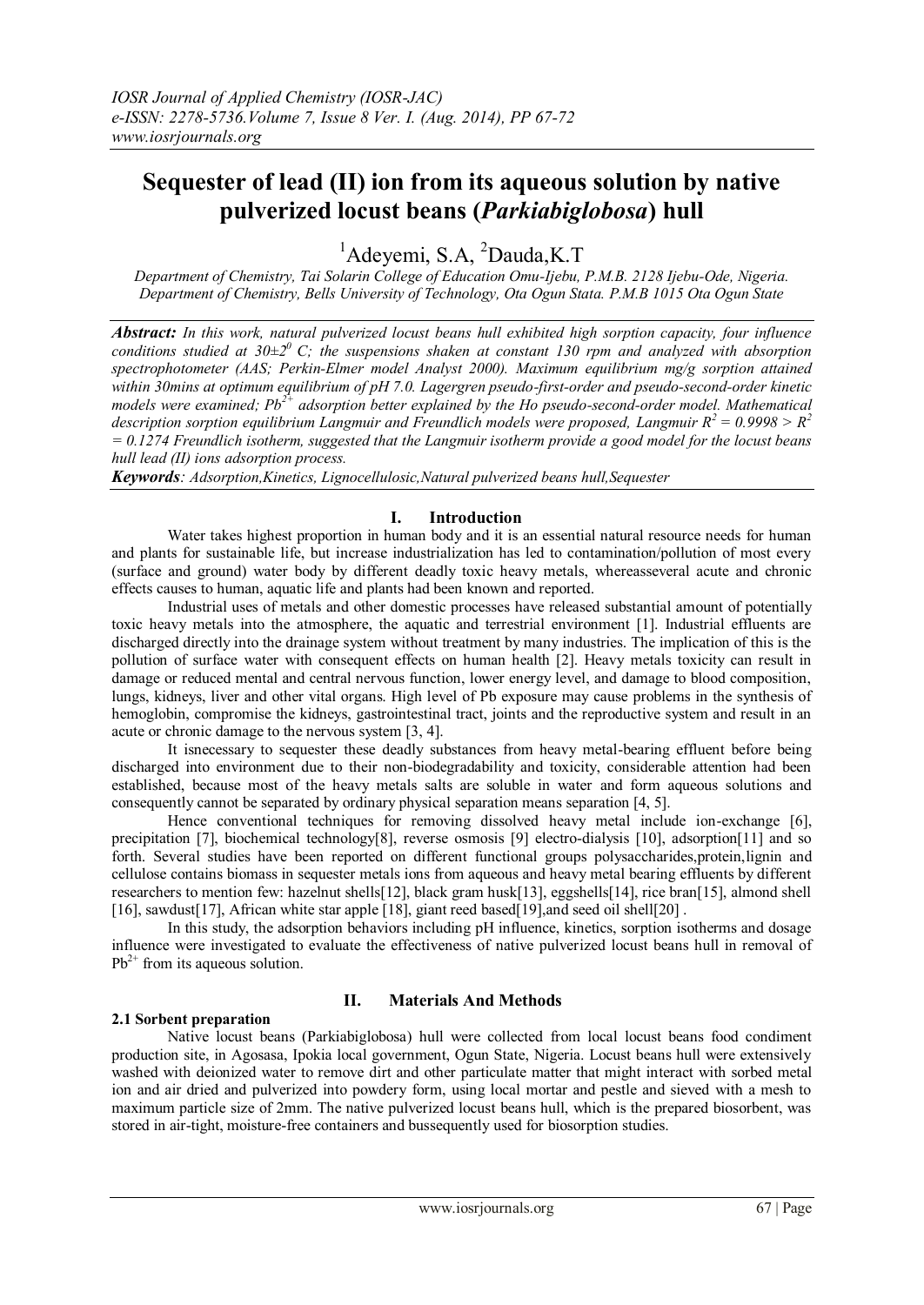### **2.2 Preparation of metal ion solution**

Stock solution (1000mg/L) of lead was prepared by dissolving required amount of analytical grade lead nitrate salt (Pb(NO3)<sub>2</sub>) in deionized and double distilled water. Working solution (100mg/dm<sup>3</sup>–500mg/dm<sup>3</sup>) concentrations of Pb(II) ions were prepared by appropriate dilution of the stock solution.

#### **2.3 Batch experiments**

The batch experiments were conducted in 100 mL Erlenmeyer flasks containing 25 mL of lead solution. A weighed amount of native pulverized locust beans hull was added to lead solutions. The mixtures were shaken on a rotary shaker at 130 rpm for 1hour at  $30\pm2^{\circ}$  C. The influence of pH (4.0 – 9.0), initial metal concentration (100 – 500 mg/L), adsorbent dose (0.4 – 2.4 g/L) and influence of contact time (30 – 180 min) was investigated in order to find the optimum conditions for the lead metal biosorption. After equilibrium, the solution suspensions were filtered and the supernatants were subsequently analyzed for residual Pb(II) ions concentrations with atomic absorption spectrophotometer (AAS; Perkin-Elmer model Analyst 2000).

Amount of metal adsorbed by 1.0 g of the biomass was calculated from the following mass balance equation:

 $q = \frac{C_0 - C e V}{1000 W}$ 

(1)

Where q is the amount of metal uptake  $(mg/g)$ ,  $C_0$  and  $C_e$  are the initial and final metal ions concentrations(mg/L), M is the amount of pulverized locust beans hull  $(g)$  and V is the volume of the solution (mL). The Pb concentration removal percentage can be calculated as follows:

 $\%$  removal =  $(\frac{Co-ct}{Co}) \times 100$  (2)

Where  $C_t$  (mg/l) is liquid-phase concentration of Pb (II) ions at timet.

## **III. Results And Discussion**

#### **3.1 Influence of pH on Pb(II)ionremoval**

Severalauthors have reported that pH has a significate influence on the solubility, speciation and biosorption capacity of heavy metal, It also affects the metal adsorption or loading/influencing surface properties of biomass, metal speciation ion in solution and degree of ionization [21].It not only influences the states of the functional groups on the surface of the biomass, but also the existing form of the metal ions in solution. 99.2% lead ions was adsorbed onto native pulverized locust beans hull at pH 4, from pH 5 to pH 6 decreases in sorption percent observed; 98.3% and 98.5% respectively and sharply increase of 0.9% transpired at pH 7, 99.4% and gradually decrease in adsorption occurred at pH 8 to pH 9 and lead precipitate observed, could be due to increase OH<sup>-</sup> ions in the adsorption medium [22]. The different pHsorption profile for various heavy metal ions may be related to the nature of chemical interactions of each metal with the biomass [23].

#### **3.2 Influence of initial Pb(II) ion concentration**

The initial metal ion concentration provides an important force to overcome all mass transfer resistances of the metal between aqueous and solid phase [24]. Pb(II) adsorption capacity at different initial Pb(II) ions concentrations under determined optimum pH7 and temperature  $30 \pm 2^0$ C studied.

As the initial lead concentration increased from  $100 - 200$  mg/L, the metal uptake capacity increased from 99.4mg to 99.8mg of lead per gram of native pulverized locust beans hull, while decrease in adsorption occurred from 300mg/L to 96.57mg/g and increase in adsorption was observed from 400mg/L to 99.7% and slight change occurred at 500mg/L to 98.9%.

#### **3.3 Influence of dosage**

Fig. 1 shows the plot of amount of lead adsorbed (qe) against the quantity of native pulverized beans hull (g) examined. From the figure, it is observed that the amount of lead metal adsorbed increases from 98.12 to 99.13%. Such a trend is mostly attributed to an increase in the sorptive surface area and the availability of more active binding sites on the surface of the adsorbent [25].

#### **3.4 Influence of contact time**

Equilibrium metal sorption of 99mg/g was set-in, in the first 30minutes, same adsorption of metal mg/g observed throughout the selected contact time, assumed that native pulverized locust beans hull available active binding sites has been saturated before the 180mins.

## **3.5 Sorption kinetic model:**

In present research, two models were applied to understand sorption kinetic; the pseudo-first-order model, described by Lagergren[26], the pseudo-second-order model by Ho and McKay[27]. Lagergren model equation can be expressed as: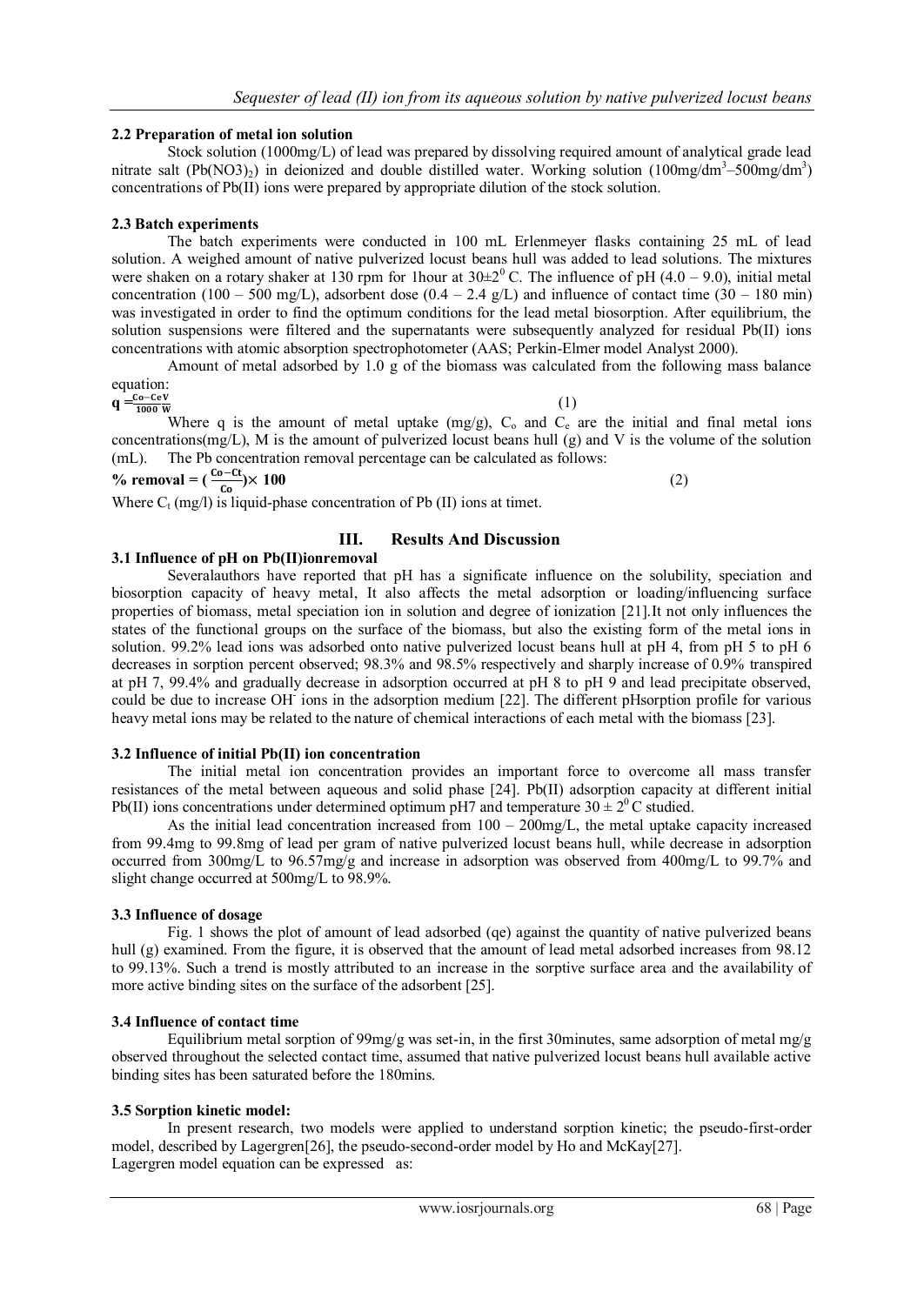**log**( $q_e$ **-** $q_t$ ) = **log**( $q_e$ ) –  $\frac{k1t}{2.20}$ 2.303

#### Where qt is the amount of metal ions adsorbed (mg/g) at any given time t (min), qe is the amount of metal ions adsorbed  $(mg/g)$  at equilibrium and  $K_1$  is the pseudo-first-order reaction rate constant for adsorption  $(min^{-1})$ .

The Ho pseudo-second-order equation as:

t  $\frac{t}{qt} = \frac{1}{K2q}$  $\frac{1}{K2qe2} + \frac{t}{qe}$ 

Where qt is the amount of metal ions adsorbed (mg/g) at any given time t (min), qe is the amount of metal ion adsorbed (mg/g) at equilibrium and  $K_2$  is the Ho pseudo-second-order reaction rate constant for adsorption (g  $(mgmin)^{-1}$ ).  $h = K_2 \dot{q}_e^2$ (5)

In equation (5), h can be regards as the initial sorption rate as  $q/t$  when t approaches zero.

#### **3.6 Isotherm model:**

Langmuir and Freundlich adsorption isotherms were used in this present study and the equations (6), (7), (8) and (9) below give details respectively.

**q =**   $\kappa$ Ceb  $(1+KCe)$ 

(6)

(4)

Where, Ce is the equilibrium solution phase concentration (mmol  $kg^{-1}$ ), q the equilibrium solid phase concentration (mmol  $kg^{-1}$ ), k is the enthalpy related constant, b is the Langmuir isotherm sorption capacity  $\text{(mmol kg}^{-1})$ .

Linearized form of equation 6 written as:

$$
\frac{\text{Ce}}{\text{q}} = \frac{1}{\text{Kb}} + \frac{\text{C}}{\text{q}}
$$

 $+\frac{Ce}{b}$  (7) Fig. 4 shown the plot  $\frac{1}{\text{qe}}$  versus  $\frac{1}{\text{Ce}}$  $\frac{1}{\text{ce}}$  that gives Langmuir isotherm, where  $\frac{1}{\text{b}}$  is the slope and  $\frac{1}{\text{kb}}$  is the intercept.

Equations (8) and (9) give non-linear and linear Freundlich equations respectively.

$$
qe = K_f Ce^{1/n}
$$
  

$$
loqe = log K_f + (\frac{1}{2})log Ce
$$
 (8)

 $\frac{1}{n}$ **log** Ce (9) Where  $K_f$  is the sorption capacity constant and n is the intensity constant, qe and Ce are the same as earlier stated in equation 6.

The results of 1/n, n,  $K_f$  and  $R^2$  showing in tab. 2 were calculated from the Plot of log qe versus log Ce shown in fig.5, where slope is the value of  $1/n$  and intercept is equal to log  $K_f$ .

As seen in tab.1., the  $R^2$  values for the both pseudo-order models; pseudo-second-order has the highest significant for the model, where chemical binding reaction controls the sorption kinetic mechanism, thus, for this work; the kinetic of  $Pb^{2+}$  adsorption better explained by the pseudo-second-order model. Similarly, the correlation coefficient and other parameters values of pseudo-first-order kinetic are lower than in the case of pseudo-second-order kinetic model. Based on the  $R^2$  values obtained for both isotherms models shown in tab.2, the high value of 0.9998 for Langmuir compare to that of Freundlich model, suggested that the Langmuir isotherm provide a good model for the adsorption process.

[28] in their findings, concluded that, if the metal ions are taken up independently on a single type of binding site in such a way that the uptake of the first metal does not affect the sorption of the next ion, the sorption process would follow the Langmuir metal adsorption equation, meanwhile, this research is in accordance with aforementioned authors proved. Moreover, the K<sub>L</sub> (separation factor)value obtained in this study, revealed that the adsorption is favourable as  $K<sub>L</sub>$  value is greater than 0 but less than 1 and sorption capacity, q<sub>max</sub>which is a measure of the maximum adsorption capacity corresponding to complete monolayer coverage showed that the order of adsorption affinity on native pulverized locust beans hull. According to[29], n value between 1and 10 represent beneficial adsorption, thus, n value in this research adsorbent was beneficial and large value for 1/n indicates larger change in effectiveness over different equilibrium concentration. Also, when  $1/n > 1.0$ , the change in adsorbed concentration is greater than the change in the solute concentration [30]. Furthermore, the values of 1/n less than unity is an indication that significant adsorption takes place at low concentration but the increase in the amount adsorbed with concentration becomes less significant at higher concentration and vice versa [31]. In this research work, the value of 1/n obtained was found to be less than unity, which agrees with the results discussed above.

(3)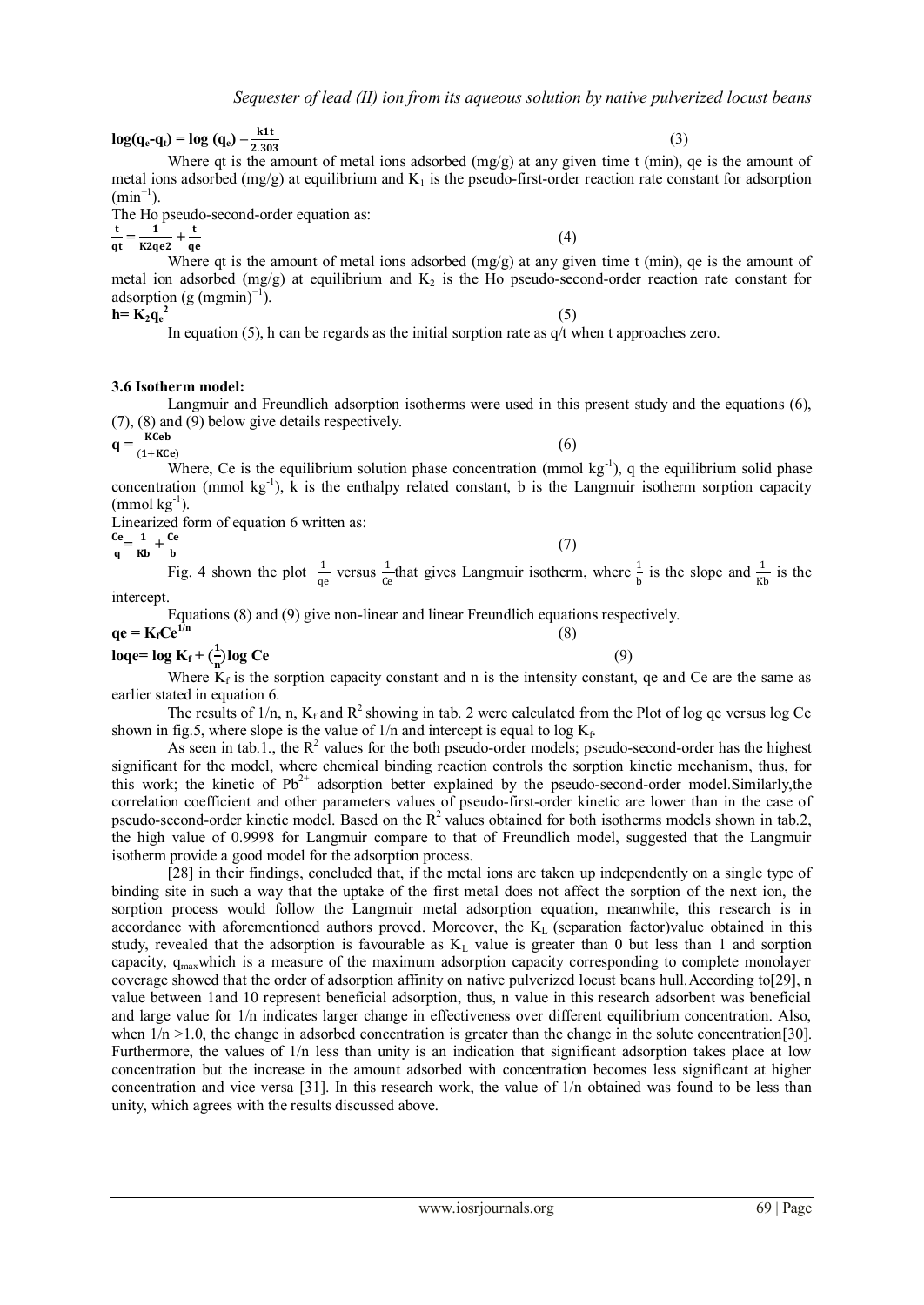

**Fig.3:** Pseudo-second-order for the adsorption of Pb<sup>2+</sup> **Fig.4:** Langmuir isotherm for the adsorption of Pb<sup>2+</sup> by adsorbent, pH7 at 30 $\pm 2^0C$ . by pulverized locust beans hull, pH7 at  $30 \pm 2^0C$ .



**Fig.5:**Freundlich isotherm for the adsorption of  $Pb^{2+}$  bynative pulverized locust beans hull, pH7 at  $30\pm2^0C$ .

**Table 1**: Kinetic parameter obtained for pseudo-first order and pseudo-second order model for sorption of lead (II) ions by native pulverized locust beans hull, pH 7.0, at  $30\pm2\degree C$ .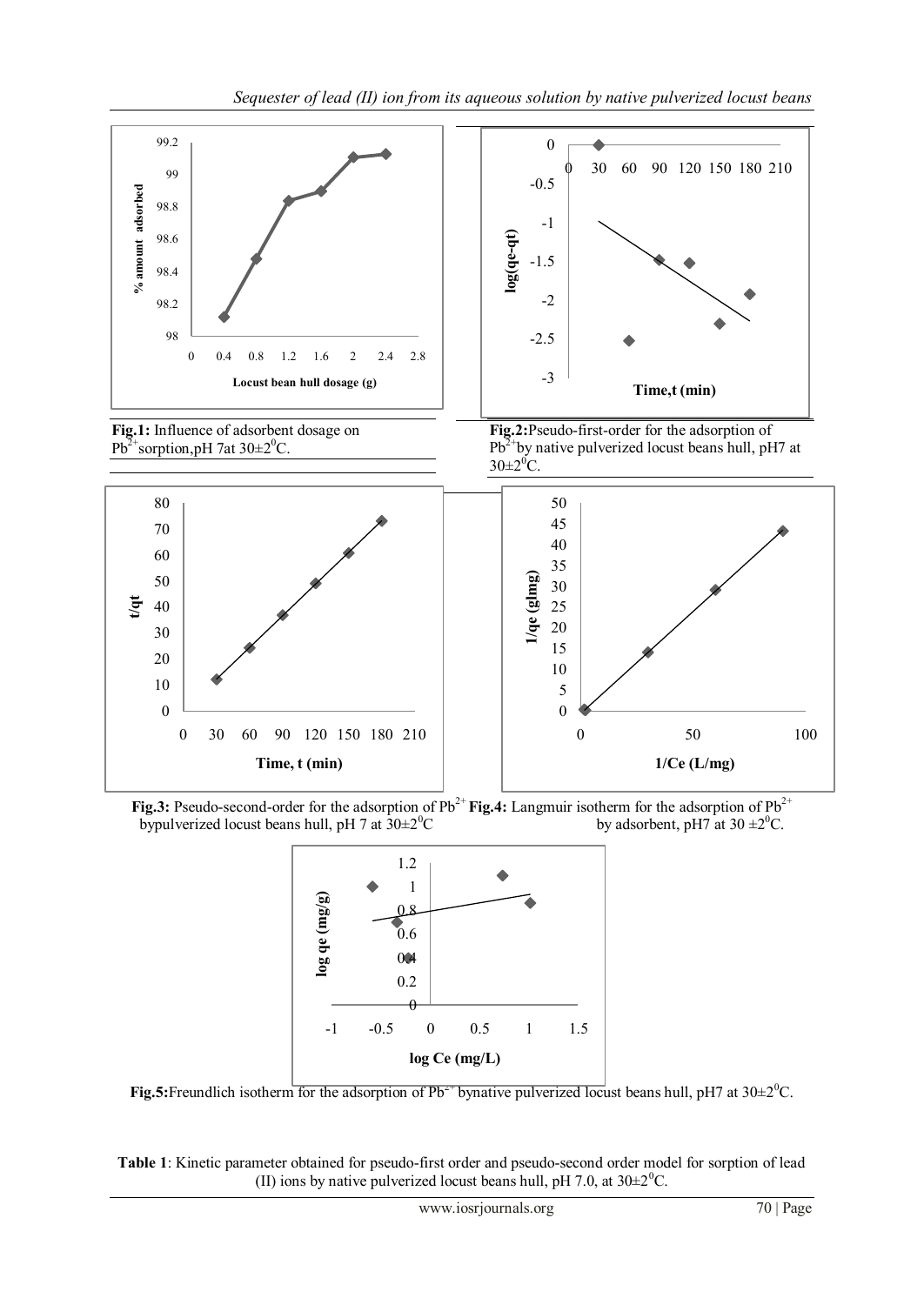| metal ion | Pseudo-first order model |                            |        |                | Pseudo-second order model |                |                  |        |             |
|-----------|--------------------------|----------------------------|--------|----------------|---------------------------|----------------|------------------|--------|-------------|
|           | $q_e$ (cal)mg/g          | $K_1$ (min <sup>-1</sup> ) | $R^2$  | $q_e(exp)mg/g$ | $q_e$ (cal)mg/g           | $h$ (mg/g.min) | $K_2$ (g/mg min) | $D^2$  | qe(exp)mg/g |
| Pb(II)    | 0.1882                   | 0.0198                     | 0.2868 | 2.468          | 2.4558                    | 18.98          | 3.1463           | 0.9999 | 2.468       |

**Table 2:** Isotherm parameter obtained for Langmuir and Freundlich model for sorption of lead (II) ions by native pulverized locust beans hull, pH7.0 at  $30\pm2\degree C$ .

| Metal ions | Langmuir isotherm parametes |      |              |          | Freundlich isotherm parameters |        |          |        |
|------------|-----------------------------|------|--------------|----------|--------------------------------|--------|----------|--------|
|            | Чmах                        |      | $\mathbf{L}$ | `D∸<br>ĸ | 1/n                            |        | TZ.<br>N | 'D∸    |
| Pb(II)     | 10.64                       | 1.06 | 0.009        | 0.9998   | 0.1445                         | 7.1189 | 6.192    | 0.1274 |

#### **IV. Conclusion**

Mathematical kinetic and isotherms sorption results obtained provide a better understanding of the sorption phenomena and indicate a very promising potential usefulness of abundant lignocellulosic locust beans hull, in the removal of lead ions from its aqueous solution and other effluent bearing toxic heavy metals from the environment. Thus, it can be concluded that, this inexpensive, available and effectiveParkiabiglobosahull, would be useful to remove heavy metals in aqueous media.

### **Acknowledgments**

Thanks to the University of Ibadan,multi-disciplinary central research laboratory analysts/technologists for their tireless periodsgiven for the proximate analysis of locust beans hull and filtrates samples .

#### **References**

- [1] D.W. O'Connell, C. Birkinshaw and T.F. O'Dwyer.Heavy metal adsorptions prepared from the modification of cellulo: A review, Bioresour. Technol. 99(15) 2008, 6709-6724.
- [2] J.A. Awomeso, A.M. Taiwo, A.M. Gbadebo and J.A. Adenowo.Studies on the Pollution of waterbody by Textile Industry Effluents in LagosNigeria.Nigeria Journal of Applied Sciences in Environmental Sanitation (N), 5(4) 2010, 353-359.
- [3] M.A.C.Gollman,M.M.da Silva, A.B.Masuero and J.H.Z. dos Santos. Stabilization and solidification of Pb in cement matrices. Journal of Hazardous Materials 179(1-3)2010,507-514.
- [4] K.Ӧsterberg. J.Borjesson,L.Gerhardsson, A. Schütz and S. Skerfving. A neurobehavioural study of long-term occupation inorganic lead exposure.Science of the Total Environment201(1) 1997, 39-59.
- [5] P.E. Aikpokpodion, R.R. Ipinmoroti, and S.M. Omotoso.Biosorption of Nickel (II) from aqueous solution using waste tea (Camellasinencis) materials. American-Eurasian Journal of Toxicological Sciences.2(2) 2010, 72-82.
- [6] K. Vaarama, and J Lehto. Removal of metals and anions from drinking water by ion exchange.Desalination. (155) 2003, 157-170.
- [7] P. Berbenni, A. Police, R. Canziani, L. Stabile and F. Nobili.Removal of Iron and manganese from hydrocarbon-contaminated groundwater.Bioresour.Technol. (74) 2000, 109-114.
- [8] D. Obaja, S. Macé, J. Costa, C. Sans, and J. Mata-Alvarez. Nitrification, denitrification and biological phosphorus removal in piggery wastewater using a sequencing batch reactor. Bioresour. Technol. 87(1) 2013, 103–111.
- [9] T. Jeppesen, L. Shu, G. Keir, and V. Jegatheesan.Metal recovery from reverse osmosis concentrate. J. Clean. Prod. 17, 2009, 703– 707.
- [10] A.M.O. Mohamed. Development of a novel electro-dialysis based technique for lead removal from silty clay polluted soil. J. Hazard. Mater.(90) 2002, 297–310.
- [11] Xu, X., Gao, B.Y., Wang, W.Y., Yue, Q.Y., Wang, Y.,. Adsorption of phosphate from aqueous solutions onto modified wheat residue: characteristics, kinetic and column studies. Colloids Surf. B70,2009 46–52.
- [12] G. Cimino, A. Passerini and G. Toscano.Removal of toxic cations and Cr(VI) from aqueous solution by hazelnut shell. Journal of Water Resour., (34) 2000, 2955-2962.
- [13] A. Saeed, and M. Iqbal. Bioremoval of cadmium from aqueous solution by blackgram husk (Cicerarientinum). Journal of Water Resour. (37) 2003, 3472-3480.
- [14] C.Katarzyna. Biosorption of Cr(III) ions by eggshells. Journal of hazardous materials (B121) 2005, 167-173.
- [15] X.S. Wang, and Y. Qin. Equilibrium sorption isotherms for of  $Cu<sup>2+</sup>$ on rice bran.Journal of Process Biochemistry, Academic Press (40) 2005, 677-680.
- [16] B. Yesemin and Z. Tez. Adsorption studies on ground shells of hazelnut and almond. J. Hazard.Material.149(1) 2007, 35-41.
- [17] M. A. Wahab, S. Jellali, and N. Jedidi. Ammonium biosorption onto sawdust: FTIR analysis, kinetics and adsorption isotherms modeling. Bioresour. Technol. (101) 2010, 5070–5075.
- [18] F. K. Onwu,and S.P.I Ogah. Studies on the effect of pH on the sorption of cadmium(II), nickel(II), lead(II) and chromium(VI) from aqueous solutions by African white star apple (Chrysophyllumalbidium) shell. Afr. J. Biotechnol. 9 (42) 2010, 7086–7093.
- [19] Xing Xu, BaoyuGao, Qinyan Yue, and QianqianZhong.Sorption of phosphate onto giant reed based adsorbent: FTIR, Raman spectrum analysis and dynamic sorption/desorption properties in filter bed. Bioresour. Technol. (102) 2011, 5278-5282.
- [20] S. A. Adeyemi, and K.T. Dauda. Efficiency of Seed oil (Pentaclethramacrophylla) Shell in Removal of Nickel (II) ion aqueous solution. International Organization of Scientific Research Journal of Applied Chemistry 7(6) 2014, 8-15.doi: 10.9790/5736- 07610815.
- [21] H. Chen, J. Zhao, G. Dai, J. Wu and H. Yan.Adsorption characteristics of Pb(II) from aqueous solution onto a naturalbiosorbent,fallenCinnamomiumcamphora leaves, Desalination (262) 2010, 174-182.
- [22] S.Y. Chen, Y. Zou, Z.Y. Yan, W. Shen, S.K. Shi, X. Zhang and H.P. Wang. Carboxymethylated-bacterial cellulose for copper and lead ion removal.Journal of Hazardous Material. 2009, 1355–1359.
- [23] I. Kiran, T. Akar and S. Tunali. Biosorption of Pb(II) and Cu(II) from aqueous solutions by pretreated biomass of neurosporacrassa, Process Biochem. (40) 2005, 3550-3558.
- [24] Z. Aksu, and Akpinar. Modelling of simultaneous biosorption of phenol and nickel(II) onto dried aerobic activated sludge, Separation and purification Technol. 21 (1-2) 2000, 87-99.